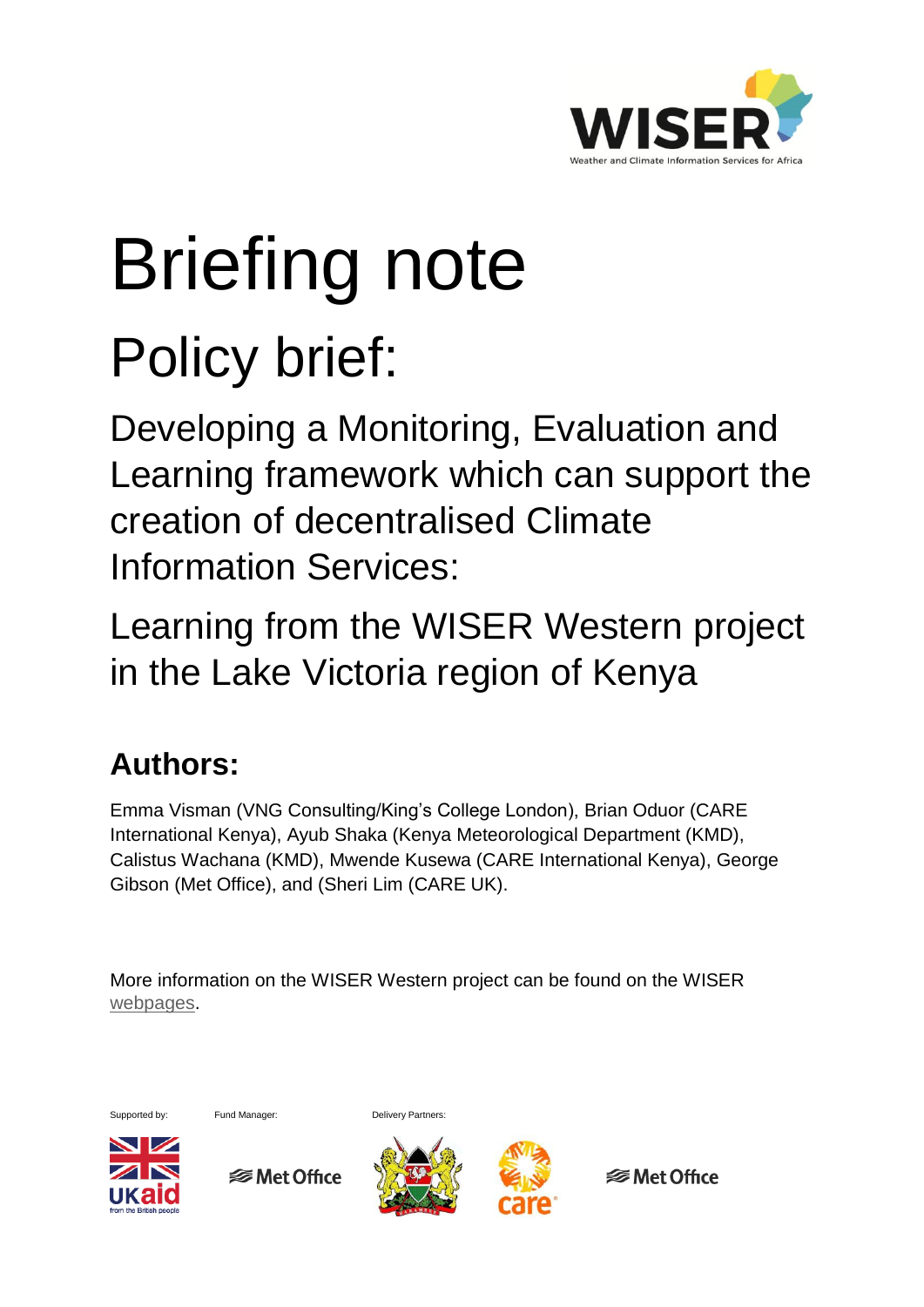

#### **Introduction**

A policy brief has been developed using learning from the WISER Decentralised Climate Information Services for Decision Making in Western Kenya (WISER Western Kenya) project. The policy brief outlines the key elements of a monitoring, evaluation and learning (MEL) framework which can support the development of decentralised Climate Information Services (CIS). It draws on project experience to examine how the framework supports tracking of impact across actors and forms of collaboration and identifies learning transferable to other initiatives to develop decentralised CIS. This briefing note provides an overview of the content of the policy brief which can be viewed in full [here.](http://www.metoffice.gov.uk/binaries/content/assets/mohippo/pdf/international/wiser/wiser-western-mel-policy-brief.pdf)

## **Summary**

Developing decentralised Climate Information Services (CIS) is a process entailing a wide range of actors and forms of collaboration. Monitoring, Evaluation and Learning (MEL) frameworks which can effectively track this process are essential to demonstrate the benefits and build support for the increased investment which the development of these services requires. To ensure sustainability, it is equally vital to mainstream capacities and responsibilities for MEL within national and decentralised planning and budgeting systems.

The full policy brief identifies transferable learning about the type of MEL framework required to support the creation of decentralised CIS. It draws on experiences from WISER Western Kenya, a one-year project led by the Kenya Meteorological Department (KMD), CARE and the Met Office and focused on developing climate services in nine counties of the Lake Victoria region in Kenya, as well as a number of complementary initiatives.

The policy brief outlines the approach and principles underpinning the development of decision-relevant climate information, the project context, the MEL framework developed by the project and the changes which this framework enabled it to track, together with required next steps in the project's development. The final section identifies transferable learning in creating frameworks to measure the impact of investing in decentralised services.

Supported by: Fund Manager: Delivery Partners:



**<del></del>** Met Office





**<del></del>** Met Office